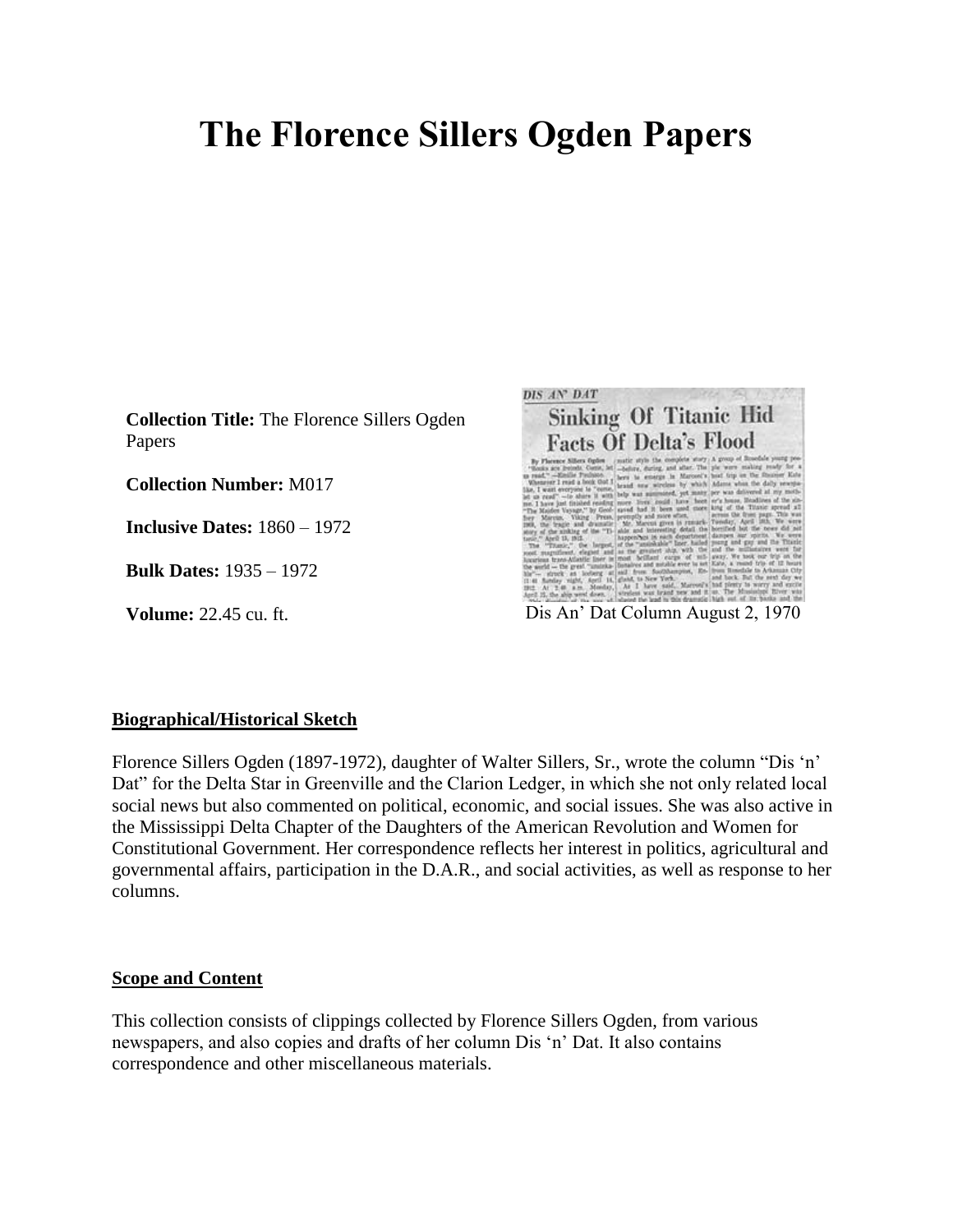# **Box Inventory**

Box 1

- 1. Correspondence from May 31, 1913-December 29, 19?
- 2. Correspondence to Mr. George McLaren May 26, 1923
- 3. 4 copies of suggestions for plays, The Battle of Maubilla (booklet), a postcard, and correspondence from 1924
- 4. Correspondence from Palmer Literary Agency May 7, 1926
- 5. Correspondence from Daughters of the American Revolution Feb. 15, 1930
- 6. Correspondence to Governor Connor
- 7. Correspondence to Greenwood, MS Dec 23, 1933
- 8. Correspondence between 1935-1970

9. Correspondence from 1936, Financial Statement March 9, two Pageants; "Tragedy of the Woods and A Natchez Party"

- 10. Correspondence from 1937
- 11. Library of Congress Copyright Congress 1939 Examiner's Report
- 12. Correspondence from 1940

13. Correspondence from 1941, newspaper clippings, Immigration, Travel of the Spa, and Dis-N-Dat by Florence Ogden

- 14. Correspondence from 1942 and Congressional Record Appendix
- 15. Copy of letter Bolivar County Blood Plasma (Nov. 2, 1943)
- 16. Counter Resolution (March 27, 1944), newspaper clipping and correspondence from1944
- 17. Correspondence from 1945
- 18. Correspondence from 1946 and newspaper clippings
- 19. Correspondence from 1947 and Congressional Record Appendix
- 20. A letter from the MS State Democratic Party (April 3, 1948), and correspondence from 1949
- 21. Postcards and correspondence from 1949

Box 2

22. Correspondence from 1950

23. Daughters of the American Revolution Press Digest newspaper clippings, postcards and correspondence from 1951

- 24. Postcards, Meet the Duchess by Florence Ogden
- 25. Newspaper clippings, Correspondence and postcards from 1952

26. St. Albans School 45th Commencement Program (June 5, 1954), newspaper clippings, The National Society of the Colonial Dames of America in the State of MS (Nov. 12, 1954), and correspondence from 1954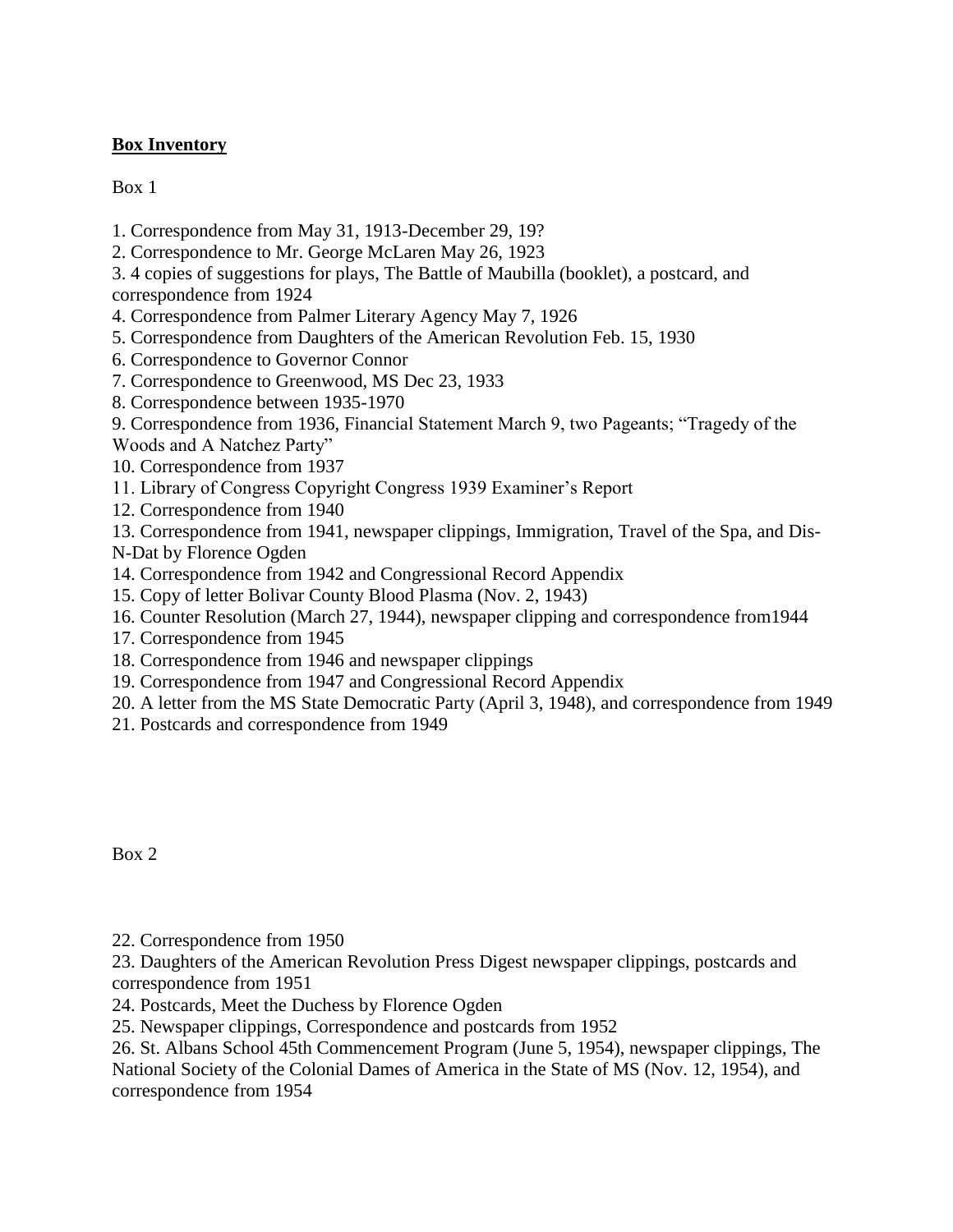27. Newspaper clippings, a copy of "The Evolution of World Council of Churches; Congressional Record and Correspondence from 1955

28. Synopsis of Discussion at Rotary Club (Apr. 21, 1955), postcards, booklet on speeches of Hon. James O. Eastland (May 26, 1955), clippings from Congressional Record, and correspondence from 1955

29. Kate Duncan Smith (D.A.R.) School News and correspondence from 1955

Box 3

30. Correspondence and newspaper clippings from 1956

31. Western Union Telegram (July 20, 1956), newspaper clippings, postcards, and correspondence from 1956

32. Newspaper clippings, book (Scenic South), "Mighty Missy", and correspondence from 1956

33. Constitution and bylaws of the Delta Debutantes, postcards, newspaper clippings, and correspondence from 1957

34. Minutes of the meeting of the Board of Managers of the National Society of Colonial Dames of America (Nov. 5, 1957), Registration of Firearms (1958), newspaper clippings and correspondence from 1958

34a. Yearbook 1958

35. Newspaper clippings and correspondence from 1958

36. Birthday card, First Biennial Report State Highway Dept. (Apr. 14, 1916 – Dec. 12, 1917), and correspondence from 1958

37. Card, newspaper clippings, Congress of Freedom, INC. (Feb. 23, 1959), and correspondence from 1959

Box 4

38. Booklet (The Vicksburg Campaign, a Story of Perservance), and correspondence from 1959

39. This was Good Law in 1859 who changed it? Seminars on American Cultures

40. Newspaper clippings, Civil War Centennial Commission (July 30, 1959), correspondence from 1959

41. Copy of part of the MS River, postcards, and correspondence from 1959

42. Correspondence from 1960

43. List of Textbook Authors, excerpt from American Bar Association Journal (October 1960 pages 1081-1082) and correspondence from 1960

44. Civil War Centennial Commission (Mar. 1, 1961), newspaper clippings, telegrams from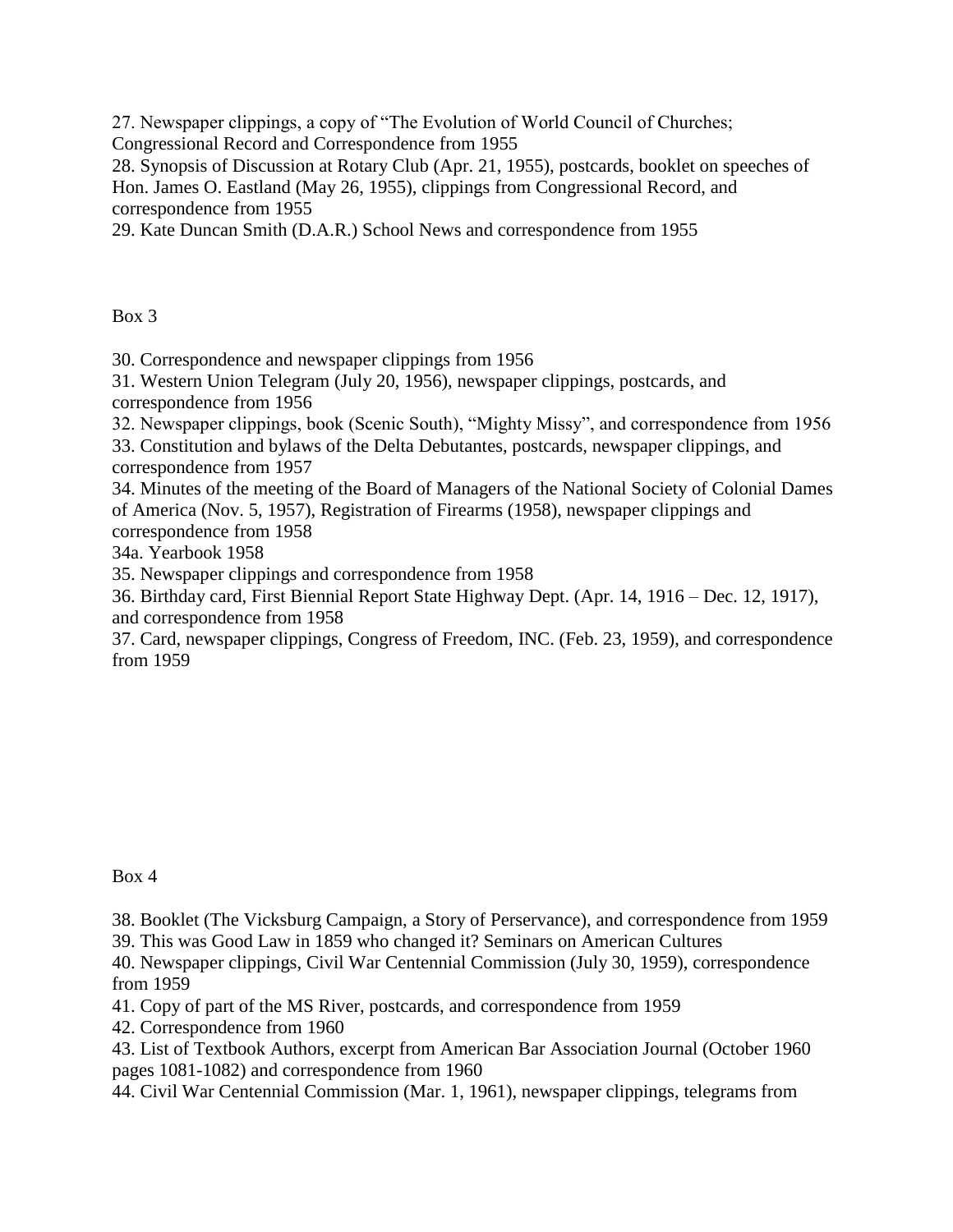Senators (Aug. 30, 1961), article on Restoring Claiborne Home with picture, and correspondence from 1961

Box 5

45. Correspondence and newspaper clippings from 1962

46. Newspaper clippings, correspondence from 1962, and telegrams from Ross R. Barnett (Oct. 14, 1962)

47. Correspondence from 1962, Jackson Central Lions International Club (1962-63), and newspaper clippings.

48. Correspondence from 1962, National Legislative Conference Committee on Federal – State Relations (Dec. 6, 1962), and newspaper clippings

49. Correspondence from 1963, article America Must Know the Terror That is Upon Us, and newspaper clippings

50. Newspaper clippings, telegram from James L. Whitten (Feb. 12, 1963), correspondence from 1963 and Hargis' Newsletter 1963

51. Newspaper clippings, cards, correspondence from 1963

52. Newspaper clippings, booklet on Race Rights, article The World, and correspondence from 1963

# Box 6

53. The Manion Forum (Apr. 21, 1963) and correspondence from 1963

54. Correspondence from 1963, Telegram (Sept. 6, 1952), Civil War Centennial Commission (Sept. 16, 1963)

55. Newspaper clippings, Draft Goldwater Petition, Who Owns America? and correspondence from 1964

56. Correspondence from 1964, MS Women for Constitutional Government

57. Correspondence 1964, The National Survey of Historic Sites and Buildings, National Park Service, postcards, the Oelwein Daily Register, newspaper clippings, Mortgage Bankers 58. Newspaper clippings, Congressional districts of Mississippi, voting-record of all the members of both Houses of Congress, and correspondence from 1964

Box 7

59. Postcards, newspaper clippings, correspondence of 1965, and Annual Columbus, MS Pilgrimage.

60. Cards, telegram, picture from Tom Jarvis, correspondence from 1965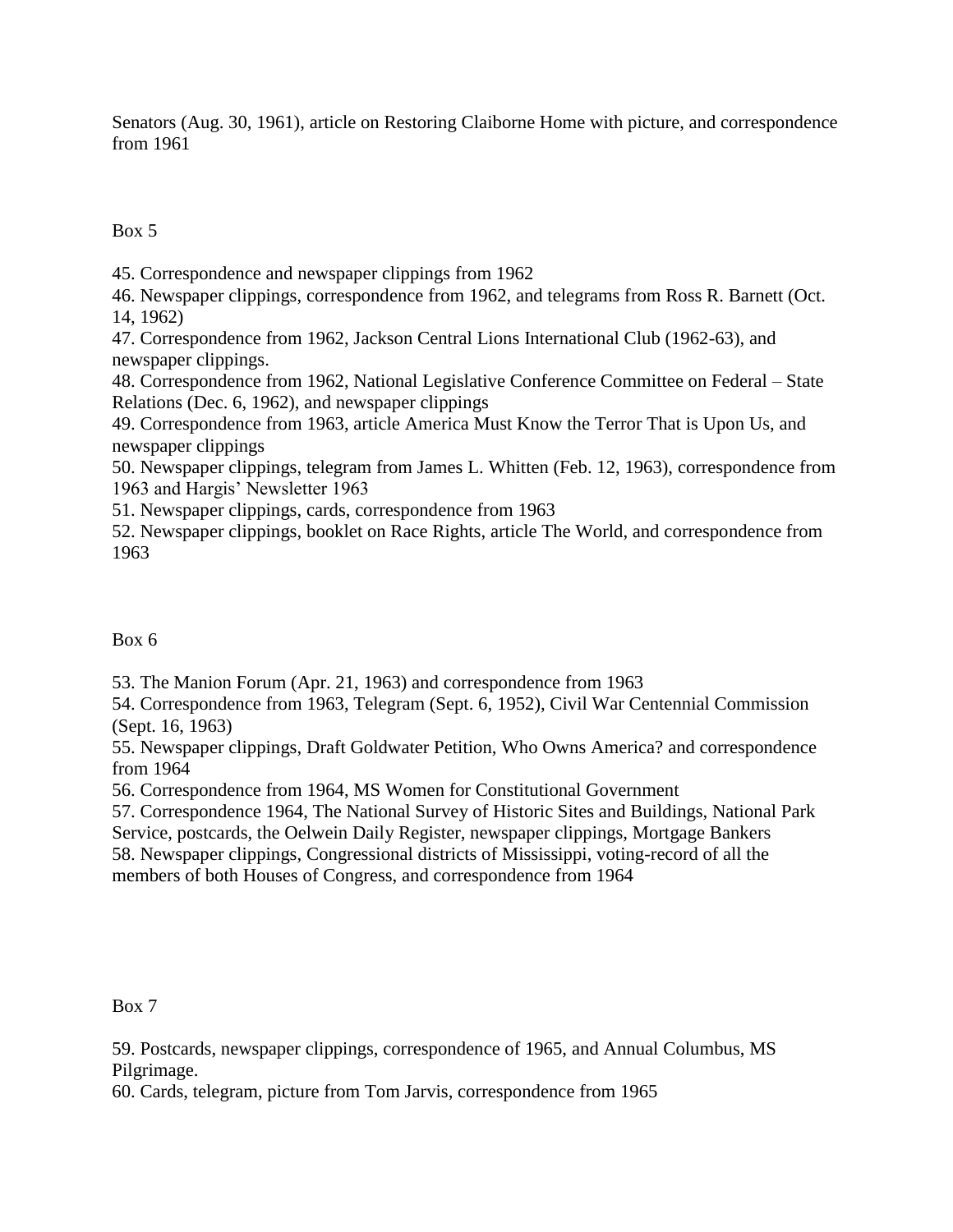61. Newspaper clippings, MS Population Statistics by County 1963-65 (Projected), a composition from Gladys Hailes, OLE Miss Progress Negro Haters are Doomed. 62. A copy of People at Work, Mississippi The Keystones of States Rights, newspaper clippings, postcards, Why Dumbarton House Needs More Income (Sept. 7, 1965), article Improved Southern Image Needed, picture of "Peacewood Mansion" For an Independent Candidate, postcards, and correspondence from 1965

63. Correspondence from 1966, House Resolution # 1, occasion honoring Walter Sillers, newspaper clippings

64. Greeting cards, article U.S. a Soviet State under U. N.?, Campus Moments, and correspondence from 1966

Box 8

65. Greeting cards, postcards, and correspondence from 1966

66. Newspaper clippings, Vietnam War (article) Jan. 1, 1966, "Lawsuits tried in the courts of the First Judicial District of Bolivar County, MS", and correspondence from 1966

67. In the News (Jan. 30, 1964), a newspaper clipping, 20th Century Madness, pictures of

Peacewood home and Judge? and correspondence from 1966

68. Newspaper clippings, greeting cards, A tribute from the Women for Constitutional

Government (Oct. 29, 1966) and correspondence from 1966

69. Correspondence from 1966, Memorial Service Dec. 1, 1966, Development of the Southern Heritage Foundation, and postcards

70. Newspaper clippings, History of Statue of Liberty (Booklet), Congressional Record – Appendix (Nov. 1, 1966), and correspondence from 1967

71. Newspaper clippings, and correspondence from 1967

72. Newspaper clippings, Happy Birthday MS 1817-1967, postcards, and correspondence from 1967.

73. Newspaper clippings and correspondence from 1967

Box 9

74. Newspaper clippings, First General Assembly (Oct. 28, 1967), and correspondence from 1967

75. Greeting cards and correspondence from 1967

76. Correspondence from 1967

77. Newspaper clippings, Opposition to International Control of the Ocean Floor, and correspondence from 1967

78. Postcard, newspaper clippings, Testimony of James E. Mena (Feb. 9, 1968), and correspondence from 1968.

79. Purpose of Southern Heritage Foundation, Daily Prayer, postcard, greeting cards, and correspondence from 1968

80. "Would-Be Presidents Back Dissolution of U.S.", newspaper clippings, postcards, and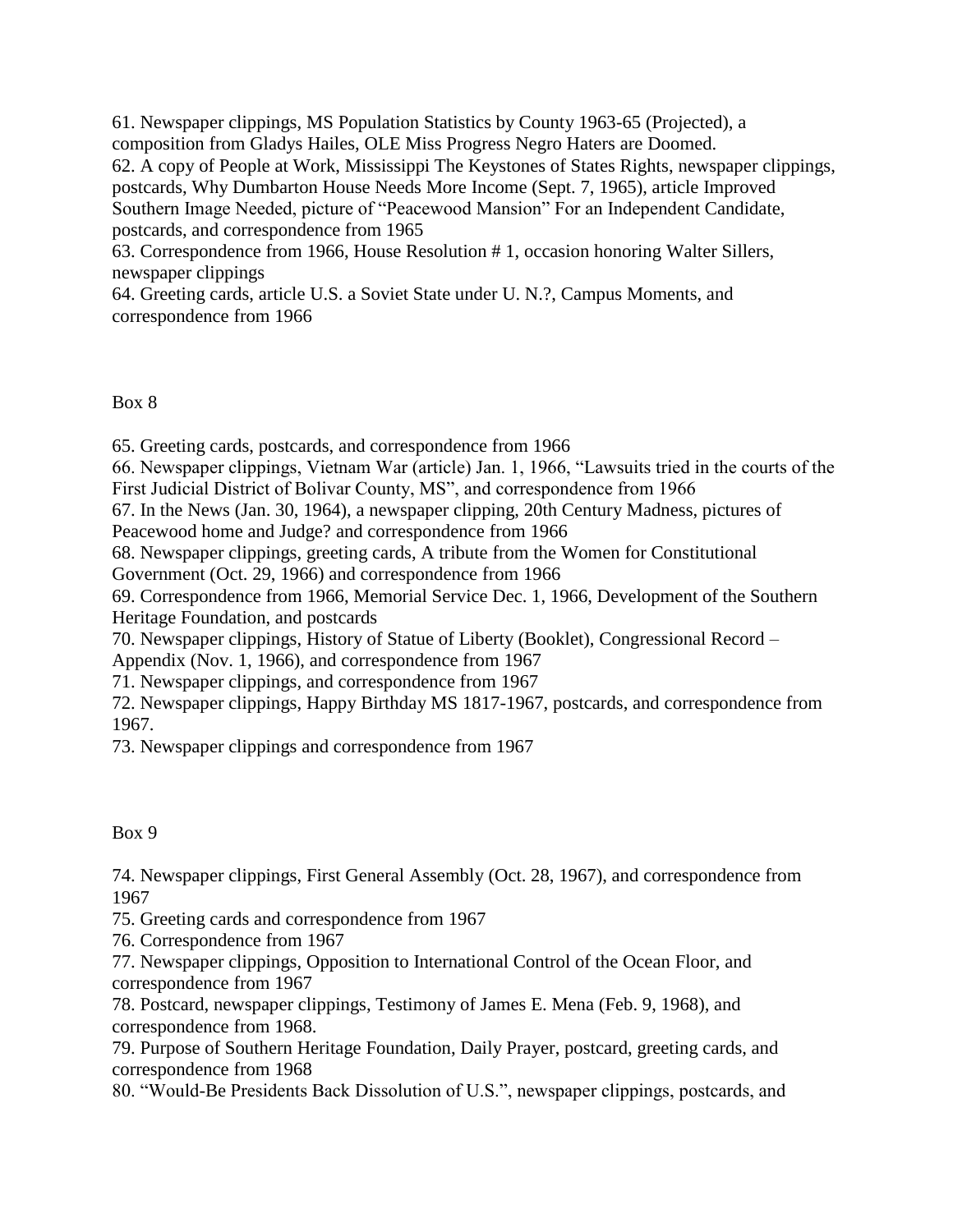correspondence from 1968.

- 81. Greeting card, postcards, newspaper clippings, and correspondence from 1968
- 82. Newspaper clippings and correspondence from 1969
- 83. Greeting cards, newspaper clippings and correspondence from 1969

Box 10

84. Tentative, Proposed Resolutions (Apr. 16, 1969), U.S. Constitution vs. U.S. Treaties Your Column (Apr. 20, 1969), newspaper clippings, and correspondence from 1969.

85. Newspaper clippings, greeting cards, Local Women Listed In Who's Who in America (article Sept. 18), and correspondence from 1969.

86. Newspaper clippings and correspondence from 1969

87. "Is it Really Supreme?" and correspondence from 1970

88. Closer Up (booklet), newspaper clippings, and correspondence from 1970

89. Pictures, newspaper clippings, Tentative Proposed Resolutions (Apr. 22, 1970), correspondence from 1970.

90. "Message of Genocide" (booklet), newspaper clippings, and correspondence form 1970 91. newspaper clippings, The Natchez Trace Yesterday, Today and Tomorrow by Florence Sillers Ogden, and correspondence from 1970

92. Newspaper clippings, The Nixon Welfare Plan (pamphlet), and correspondence from 1971

Box 11

93. History of Bolivar County, MS, greeting cards, and correspondence from 1971

94. The Confederacy Collection (magazine), Cotton Disposition Inquiry (1971-Crop), and correspondence from 1971.

- 95. Newspaper clippings, envelopes from 1965-1967, The Myth of De`tente
- 96. Envelopes from 1963-1984
- 97. Newspaper clippings, and correspondence
- 98. Newspaper clippings and correspondence
- 99. Telegram, newspaper clippings, and correspondence
- 100. Newspaper clippings, postcards, telegrams, and correspondence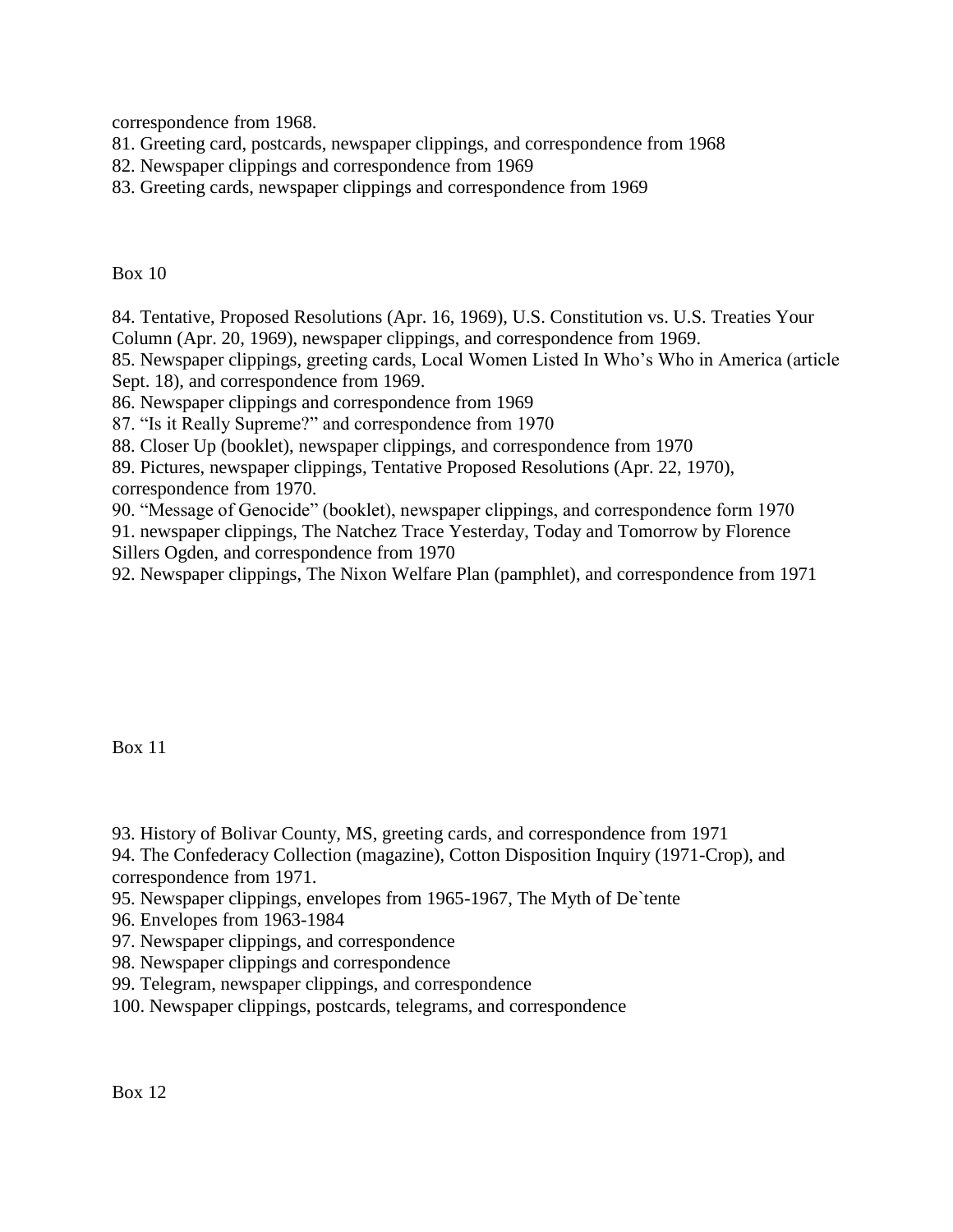101. Purpose and Plan for Chairman of 1st and 2nd District

102. Fiction of MS by Florence Ogden, notebook, Welcoming Address to the United Daughters of the Confederacy. (1938)

103. Civil Rights Speech 1947-48

104. Speech (1952), Speech (Eisenhower Meeting)

105. World Government and the United States for Yazoo Chapter, Lake Village

106. "Spiritual Values of the United Nations

107. Speeches (National Defense and Rotary)

108. Newspaper clippings, speech (Congress of Freedom)

109. Speech (American History 1959)

110. Newspaper clippings, speech (Gen. U.S. Grant III), and correspondence from 1960

111. Paper (Building Responsible Citizens through Knowledge and Appreciation of our Country and its History) Feb. 20, 1961

112. Papers: U. N. National Defense Council (Jan. 25, 1962), The U. N. and its Specialized Agencies (Oct. 19, 1962), David Holmes Chapter (Oct. 26, 1962), Women for Constitutional Government (Oct. 30, 1962), speech given in Louise, MS (Nov. 19, 1962), and newspaper clippings

113. Women for Constitutional Government (Mar. 5, 1963), (Feb. 20, 1963), speeches: Flag Day (Jun. 14, 1963), Montgomery, Alabama (Jan. 17, 1963)

114. Annual Report (Oct. 29, 1963), U. N.- Panel Discussion (Sept. 6, 1963), Women for Constitutional Government (June 25, 1963), Stars and Stripes Forever (June 14, 1963), Civitans (Mar. 10, 1964), and papers from 1963

115. Papers from 1964: Greetings of State Regent (Feb. 25, 1964)

Box 13

116. Speeches and papers from 1965

117. Newspaper clippings and speeches from 1966

118. Report of Rosalie Curator (Feb. 24-26, 1969), paper: Sensitivity Training (Jan. 9, 1969),

Clayton Rand (Feb. 25, 1969)

119. Newspaper clipping , U.S. Constitution (Speech) and papers

120. Papers and speeches by Florence Ogden

121. Notebooks and papers by Florence Ogden

122. Notebook entitled "Yellowstone Park Trip"

# Box 14

123. Papers by Florence Ogden "A Story of Rare Old Books"

124. Legal pad entitled "Decoration Day" (Apr. 25, 1866), Resolutions Mississippi Society DAR 1969

125. Financial Statement with note on it (June 30, 1961)

126. Paper (Natchez Trace Parkway)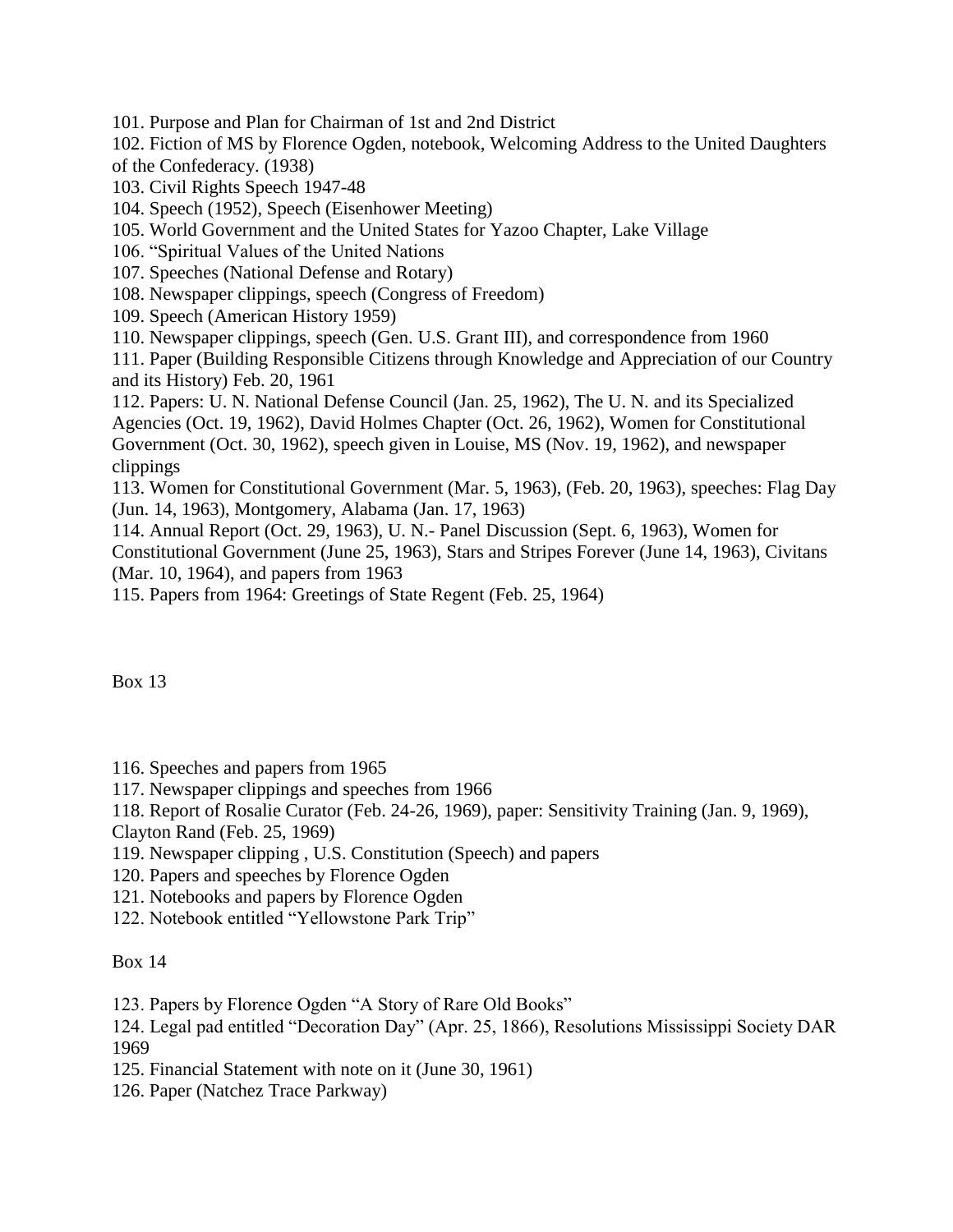127. An article written by Florence Ogden on Jan. 22, 1942

128. Newspaper clippings, House Resolution # 15, Senate Bill # 1740

129. Newspaper clippings, and Resolution on Immigrants

130. Work suggestion and Historian's suggestion (1945-57)

131. Notes by Florence Ogden

132. Notes from meeting on April 5, 1955

133. The Little Girl and the Queen by Florence Ogden

134. Newspaper clippings, The Eyes of the Delta are Upon You and Miss Rosalie goes to

Washington by Florence Ogden

135. Autobiography of Florence Sillers Ogden

136. Fiction in MS

137. Manuscripts by Florence Ogden ( Now and Then, Fire in the Woods)

138. Autobiographies of Mary Carson Warfield and Matilda Clark Sillers, suggestions

procedures for Women for Constitutional Government, and Martha Washington by Florence S. Ogden

139. Manuscripts by Florence S. Ogden

140. Papers by Dorothy Perkins and Florence Ogden

Box 15

141. Hell and Highwater, Answer to School Administrators, and The Marin Story by Florence Ogden

142. Notebook entitled DAR Resolution – ETC, Walter Sillers, Sr.(paper), Florence Sillers Ogden Autobiography

143. Parts from Old MISS, I Ain't No Beau, Overflow, Hell and Highwater, Death comes to the Big House and Wedding Bells ( stories written by Florence S. Ogden)

144. Stories written by Florence S. Ogden

Box 16

145. Palmer Handbook of Scenario Construction vol. 2

146. Trophy Loose-leaf notebook containing notes for novel

147. Book ( Modern Authorship; Palmer Institute of Authors)

148. Notebook entitled Exercise Book

Box 17

149. Book (English Expression; Palmer Institute of Authorship)

150. Notebook filled with notes for novel and stories

151. Book (English Expression; Palmer Institute of Authorship)

152. Palmer Handbook of Scenario Construction vol. 2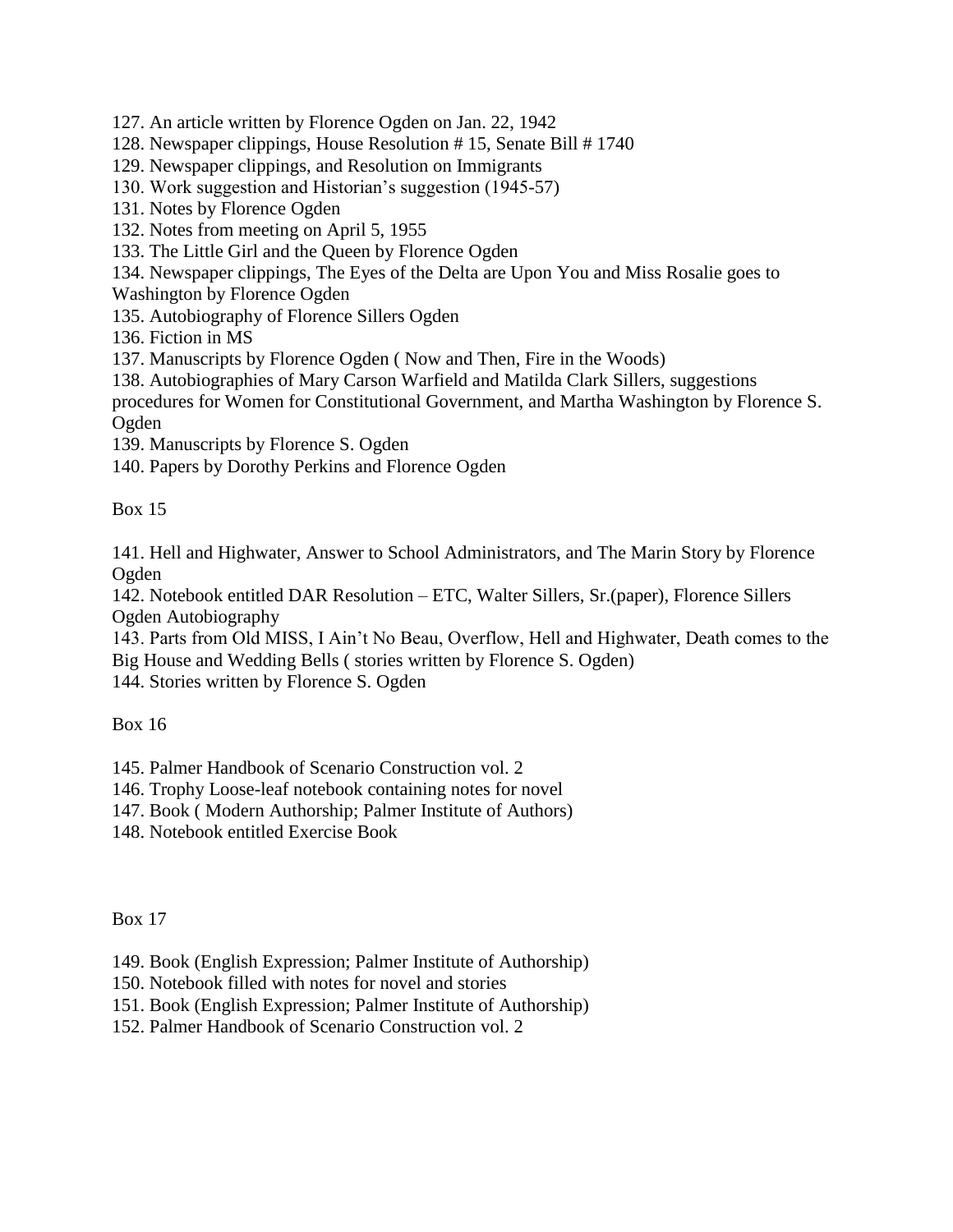Box 18

- 153. Notes and manuscripts of novels and short stories
- 154. Notebook filled with notes for stories, writing assignment by Florence S. Ogden
- 155. Stories and excerpts of stories by Florence S. Ogden
- 156. Palmer Course in English Expression Exercises
- 157. Book by Florence

Box 19

- 158. Newspaper clippings, poems and stories written about Christmas
- 159. Newspaper clippings, papers about Walter Sillers, correspondence from 1960
- 160. Poems (Down in the Dixieland, Shop Talk, etc.) by Florence S. Ogden
- 161. Stories (Broken Soles etc) by Florence S. Ogden
- 162. Pageants (A Tragedy of the Woods) notebook filled with notes on DAR History Pageant

Box 20

163. Newspaper clippings, pictures of Mrs. Letitia and daughter Amy, story (Aunt Letitia), and notes

164. History of Railroads in Bolivar County, MS, Showboats by Margaret Allen Green, 1836- Bolivar County's Centennial-1936, Imperial Bolivar (Florence Ogden), Modes and Manners of the Early Bolivar County

165. Business Forms, Ogden Plantation Roosters, Buckridge Plantation Deed, and other business documents.

# Box 21

166. Manuscripts of Dis-N-Dat, newspaper clippings, Commission of Budget and Accounting Summary, a tribute to Mrs. Ella Jones Shelby and other manuscripts 167. Newspaper clippings, Dis-N-Dat, and notebook full of information on articles 168. Delta Weddings, Thoughts While Farming, Second Resolution-Farm Bureau, newspaper clippings and other manuscripts written by Florence Ogden 169. Dis-N-Dat, The Armistice written by Florence Ogden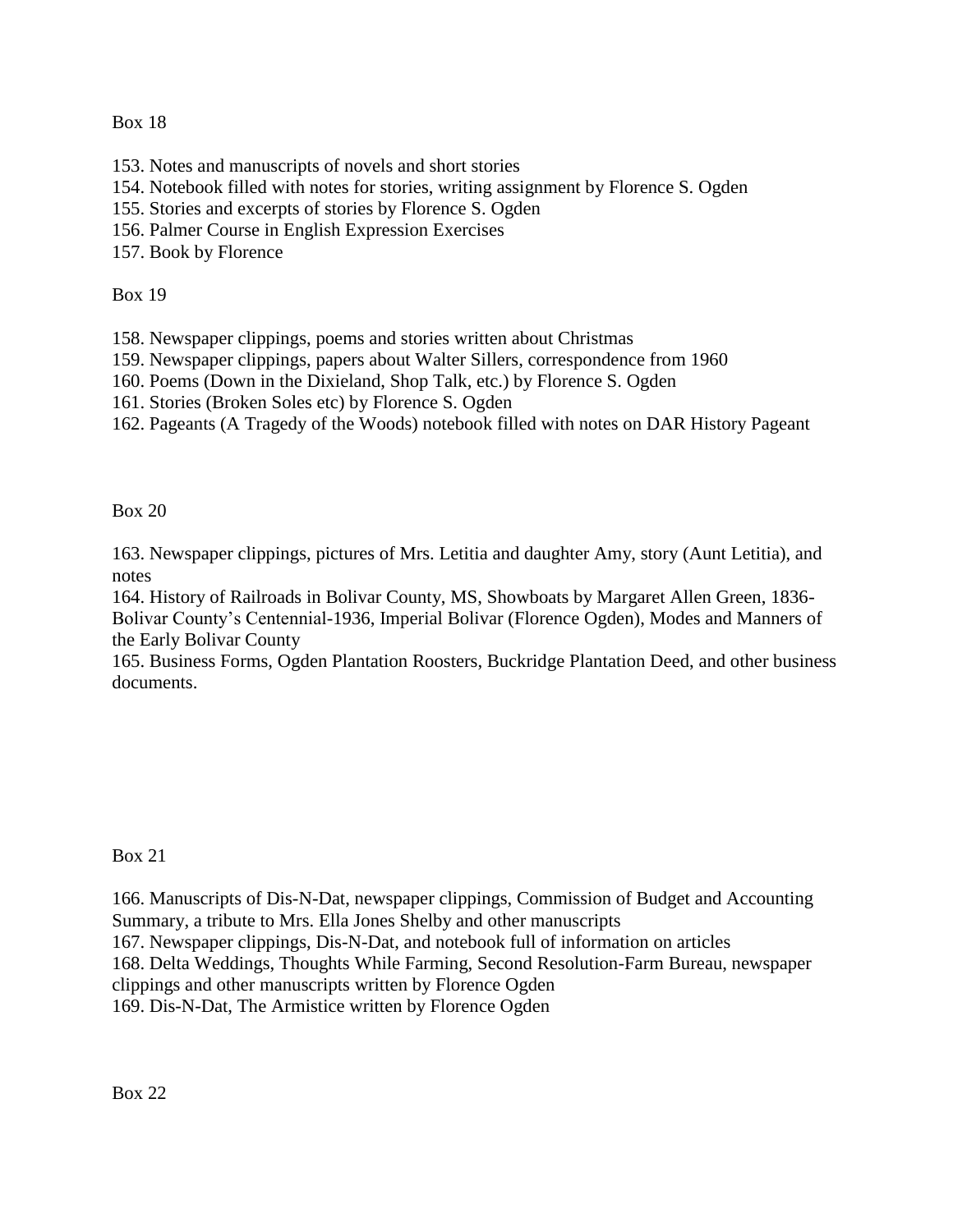170. 6 Stenographer notebooks

- 171. Dis-N-Dat, newspaper clippings, notes for stories
- 172. Dis-N-Dat articles
- 173. Dis-N-Dat, 3 stenographer notebooks

Box 23

174. 6 stenographer notebooks, Dis-N-Dat articles

175. 3 stenographer notebooks, Dis-N-Dat articles

176. Dis-N-Dat articles

## Box 24

177. 7 stenographer notebooks

178. Legal pad filled with notes, newspaper clippings

179. Stories and articles written by Florence Ogden

180. Dis-N-Dat articles

# Box 25

181. 1 stenographer notebook, newspaper clippings and articles written by Florence Ogden

182. Newspapers clippings

183. Newspaper clippings and articles

Box 26

184. Manuscripts of a book by Florence Ogden

185. Chicago, Chicago, Chicago by Florence Ogden

186. Mama 1st Draft Revision and Notes for Book -FSO

187. Plantation 1st Draft Revision and Notes for Book-FSO

188. Mary's Beau 1st Draft, Revision, and Notes for book -FSO

Box 27189. Grandma 1st Draft, Revision, and Notes for book -FSO 190. 1st Drafts, Revisions, and Notes for book – FSO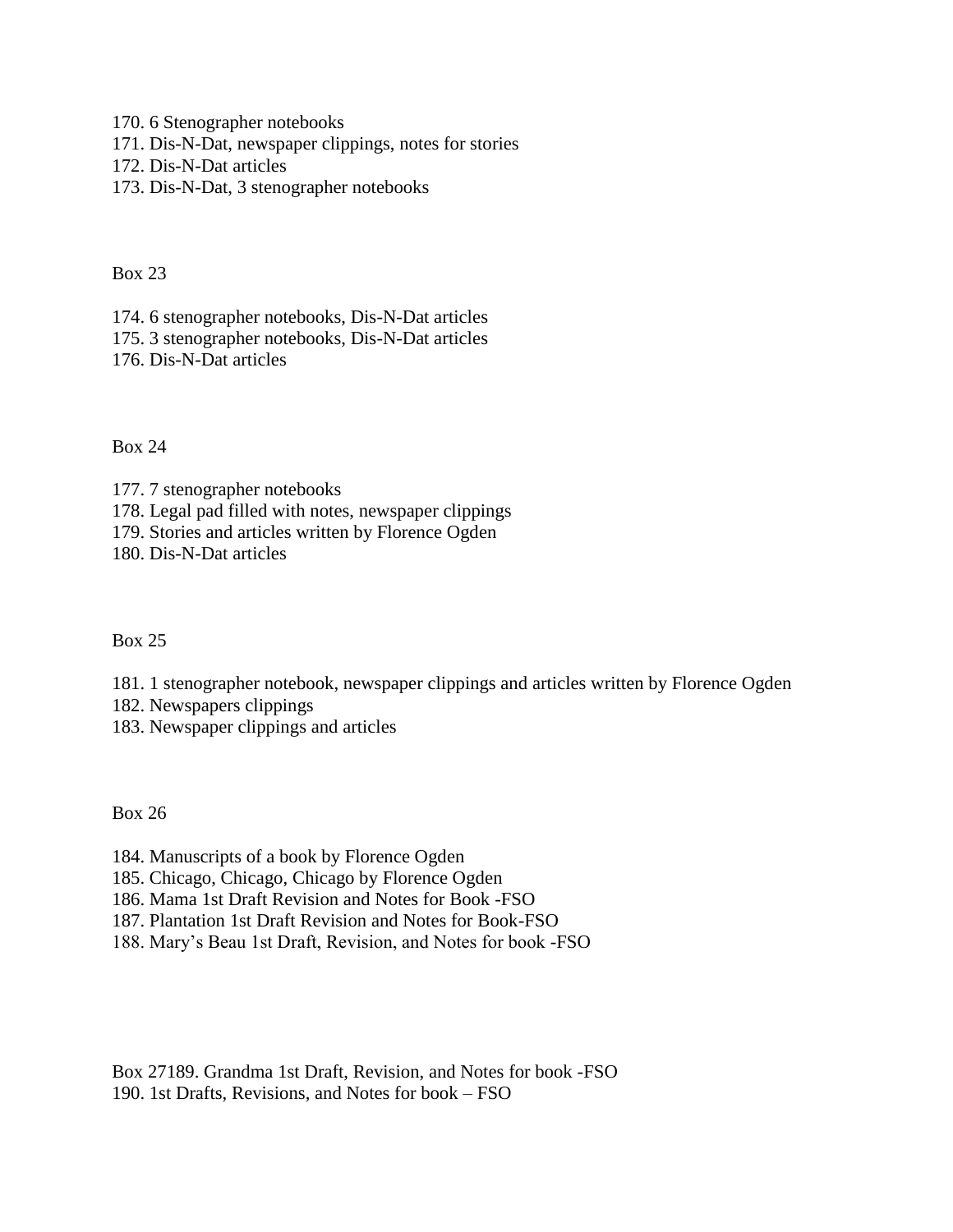191. Court 1st Drafts, Revisions, and Notes for book – FSO 192. Home 193. Neighborhood 194. Greeting Cards

Box 28

Dis 'n' Dat, 1970 – 1971

Box 29

Dis 'n' Dat, 1963 – 1966

Box 30

Dis 'n' Dat, 1967 – 1970

Box 31

Clippings from various newspapers, 1960 – 1964

Box 32

Dis 'n' Dat, 1956 – 1959

Box 33

Dis 'n' Dat, 1952 – 1956

Box 34

Clippings from various newspapers, 1970 – 1971 and undated

Box 35

Clippings from various newspapers, 1860 – 1861 (Reprints), 1924 – 1959

Box 36